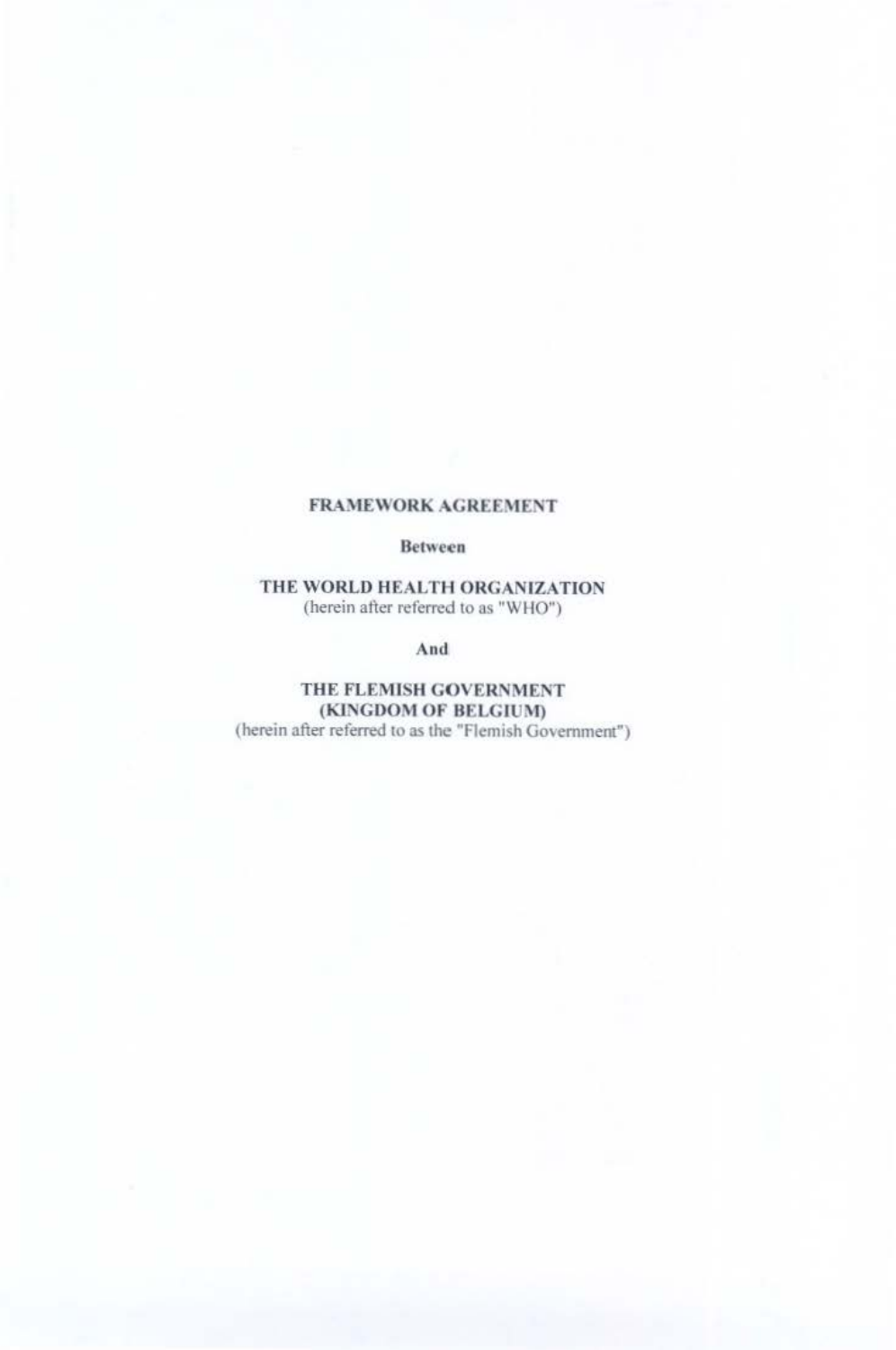# I. OBJECTIVE AND AREAS OF COOPERATION

# l.I. Objective

The objective of this Framework Agreement is to promote joint actions aiming at:

- the achievemem of the Millennium Developrnent Goals (MDGs), established subsequent to the Millennium Declaration of the United Nations of September 2000, with particular reference to the health-related MDGs,

- the implementation of the commitments made in the Paris Declaration on Aid Effectiveness, reaffirming strengthening partner countries' national development strategies and associated operational frameworks,

through enhanced collaboration, with a particular focus on the region and countries of the Southern African Development Community (SADC).

1.2. Guiding principlcs

WHO and the Flemish Government are intensifying their collaboration at all levels and in particular are developing innovative ways of programming at the regional and country levels in relationship with the WHO General Programme of Work and its Medium-Term Strategie Plan.

Recognizing the need to continue developing effective ways to strengthen joint action and drawing upon their respective institutional strengths, WHO and the Flemish Govemment will:

- Intensify collaboration at the headquarters/capital, regional and country levels;
- Together with their partners, align their work with the directions provided by the ٠ World Health Assembly and WHO's Medium-Term Strategic Plan:
- Endeavour to ensure their joint aid activities produce tangible results in accordance with agreed targets and indicators; and
- Systematically monitor performance and evaluate outcomes of their actions.
- 1.3. Roles and responsibilities

In working collaboratively. both parties agree to:

- Support the implementation of public health programmes and activities aiming at strengthening health systems in the SADC region, with specific attention for family and community health, prevention of ill-health and health promotion;
- Facilitate donor harmonization, strengthen technical assistance and improve global and regionat advocacy;
- Encourage and mobilize commitment of leaders from various sectors and help facilitate political leadership at the national and regional levels;
- ldentify and promote the sharing of experiences at country and regionat levels and encourage best practice and support to technical resource networks;
- Support the generation of knowledge and evidence and their use for strengthening policies and programmes within countries; and
- Pursue the mobilization of additional resources, both technical and financial, to ¥ support public health initiatives in the SADC region.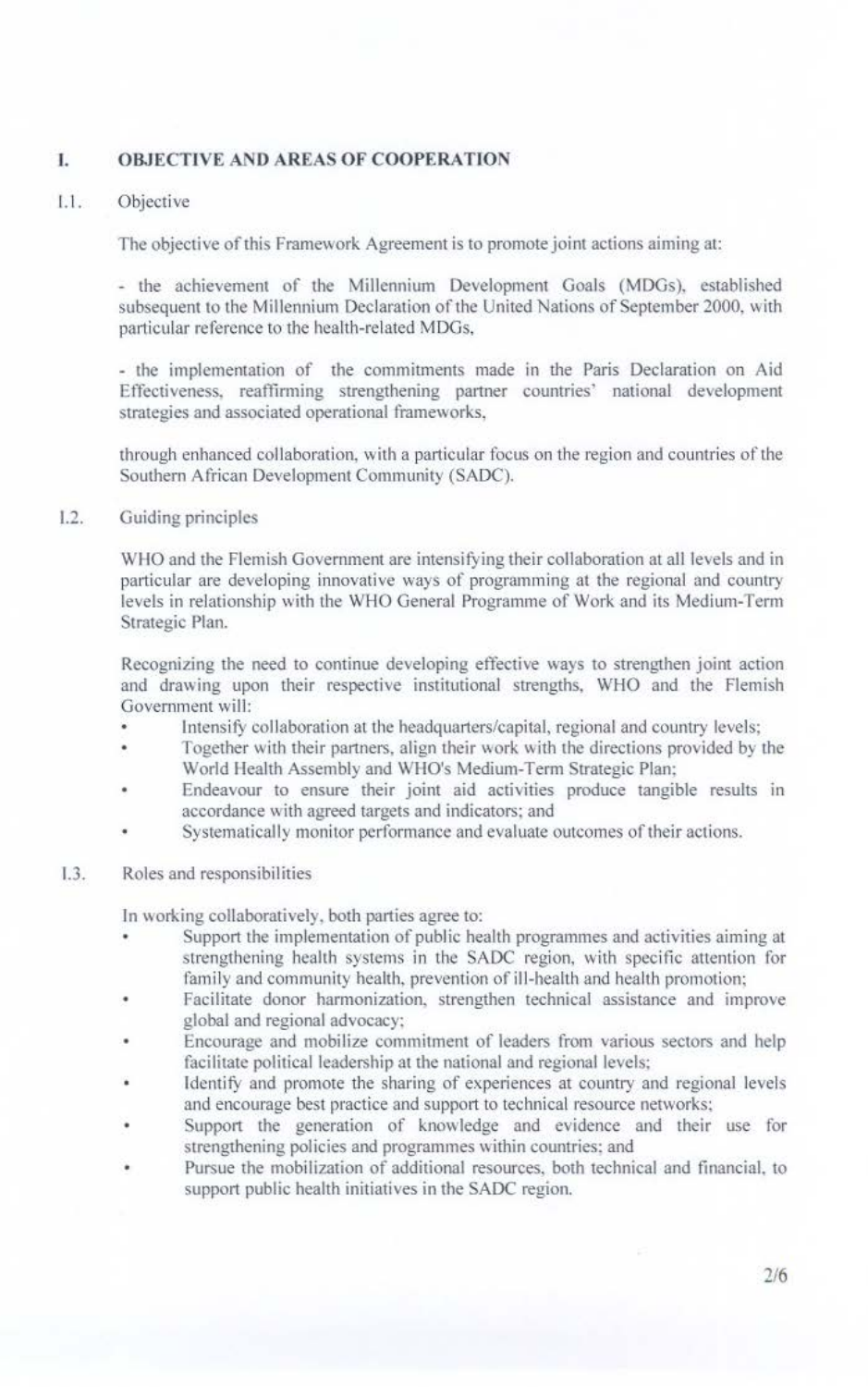WHO will propose for possible support by the Flemish Government projects/programmes focussing, in particular, on the prevention of ill-health among the people of the SADC Region.

The Flemish Govemment will:

- lmegrate WHO's priorities and guidance in policy notes;
- Share information on projects/programmes pursued in the SADC region and ensure the appropriate involvement of WHO Country Offices; and
- Consider WHO's submitted proposals for funding.

# II. COORDINATION, MONITORING and REVIEW

- II.1. WHO and the Flemish Government undertake to maintain open and effective channels of communication. Dialogue between WHO and the Flemish Government will involve WHO Headquarters, Regional and Country Offices as well as the Flemish Department of Foreign Affairs and the Flanders International Cooperation Agency.
- 11.2. WHO and the Flemish Govemment will focus on the effectiveness of their collaborative efforts and their impact at country level when monitoring this Framework Agreement.
- 11.3. In order to review the collaboration under this Framework Agreement, there will be annual consultations between the WHO Secretariat and the Flemish Government. When appropriate, the Flemish Govemment will join multi-donor consultations organized by the WHO Secretariat.

## UI. FINANClAL MODALITIES

- 111.1. Voluntary contributions made by the Flemish Government to WHO are used in the areas of cooperation defined in Artiele I, responding to priorities as set fonh in WHO's Programme and Budget approved by WHO's Governing Bodies. They will contribute to the implcmemation of activities to be agreed between WHO and the Flemish Govemment and outlined in a document for each such Project or Programme (herein after referred to as the "Project/Programme").
- 111.2. Each voluntary contribution will be concluded through a "Letter of Commitment" to be sent by the Flemish Government to WHO and will be subject to agreement by WHO through an acceptance letter from WHO.
- III.3. "Project/Programme" Responsibility period
	- ( 1) WHO shall be responsible for the implementation and the monitoring of the Project/Programme and shall consult the Flemish Government prior to effecting major changes between categories of expenditure that may be found necessary in the course of implementing the activities.
	- (2) The Flemish Govemment shall be responsible for the provision of funds to WHO for the Project/Programme, in accordance with the terms of this Agreement and as set forth in the Flemish Government's Letter of Commitment and WHO's acceptance letter.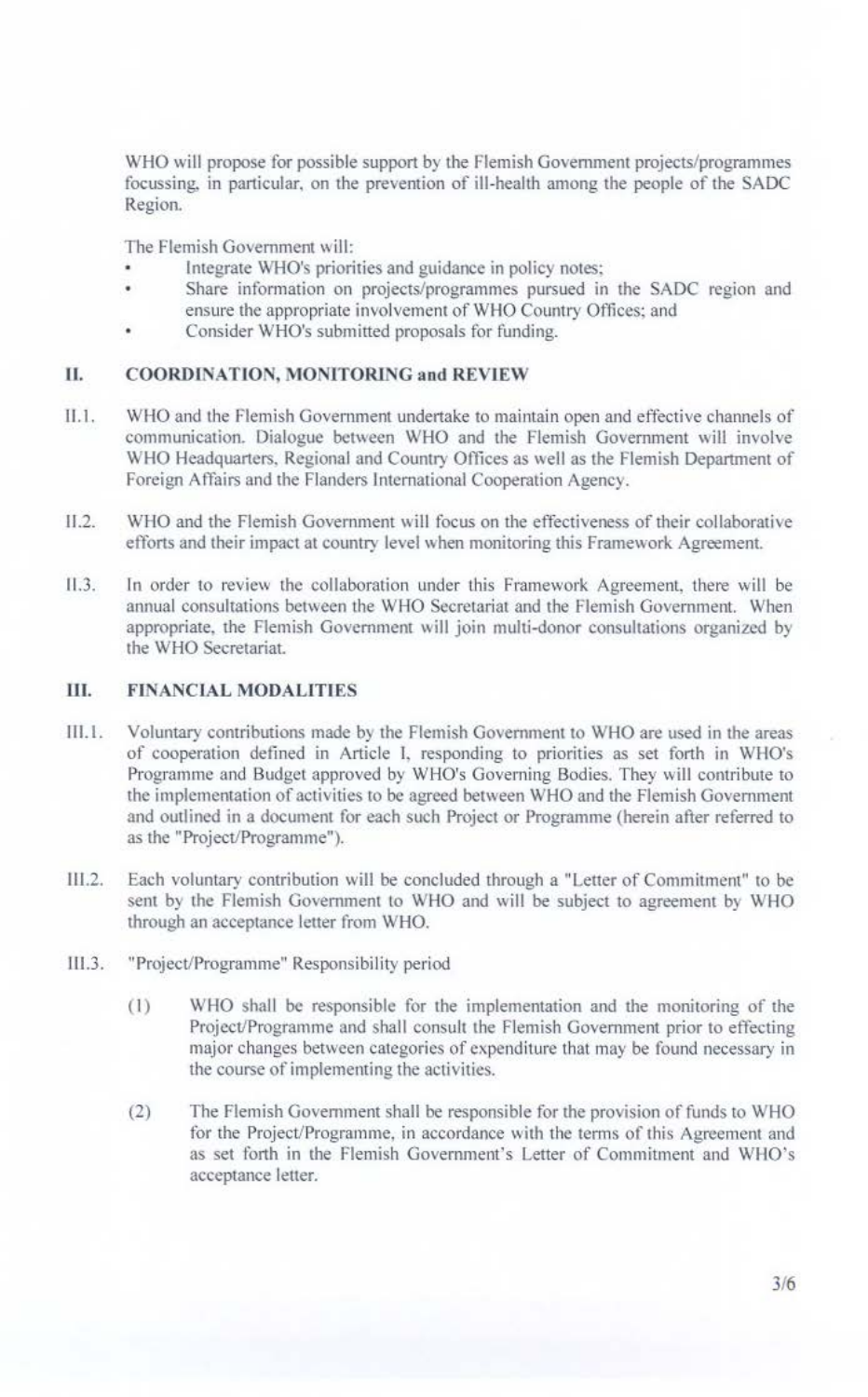### 111.4. Financial arrangements

## ( I) Schedule of payments

The Flemish Government's contributions shall be paid in advance to cover at least one year's operations. The initial instalment shall be paid upon receipt of the acceptance letter from WHO. Further instalment(s) shall be made after the submission of technical and financial programmatic reports as per Article III.6 below.

# (2) Payment of contribution

Contributions shall be deposited in WHO"s Geneva bank account in Euro:

*World Health ()rganization Ale no. 2-10- C0/69920.* I *(/BAN - CH85002./02./0C"0/69920/ -SWJFT- UBSWCHZH 12AJ UBSAG C. P. 2600 CH 1211 Geneva 2. Switzerland* 

### (3) Utilization of funds and accounting

- (i) The contribution shall be used for the purposes indicated in the Flemish Government's Letter of Commitment as accepted by WHO and shall be administercd in accordance with the Financial Regulations and Rules, and financial and administrative rules and practices of WHO.
- (ii) Under this Agreement. the applicable percentage *(13% or other authorized rate)* of expenditure will be deducted by WHO to cover administrative costs related to administering the funds, based on World Health Assembly Resolutions.
- (iii) Any interest earned on the cash balance of the contribution shall be used in accordance with WHO Financial Regulations and Rules. and financial and administrative rules and practices of WHO.
- (iv) Income and expenditure recorded in respect of the contribution shall be identified and kept separately by WHO in the relevant account of its Voluntary Fund for Health Promotion or relevant Trust Fund.
- (v) Any balance of the contribution that is outstanding at the time of completion of the Project/Programme, or of terminstion of this Agreement, and after all obligations by WHO prior to completion or termination have been fully liquidated, shall be reprogrammed in agreement with the Flemish Government.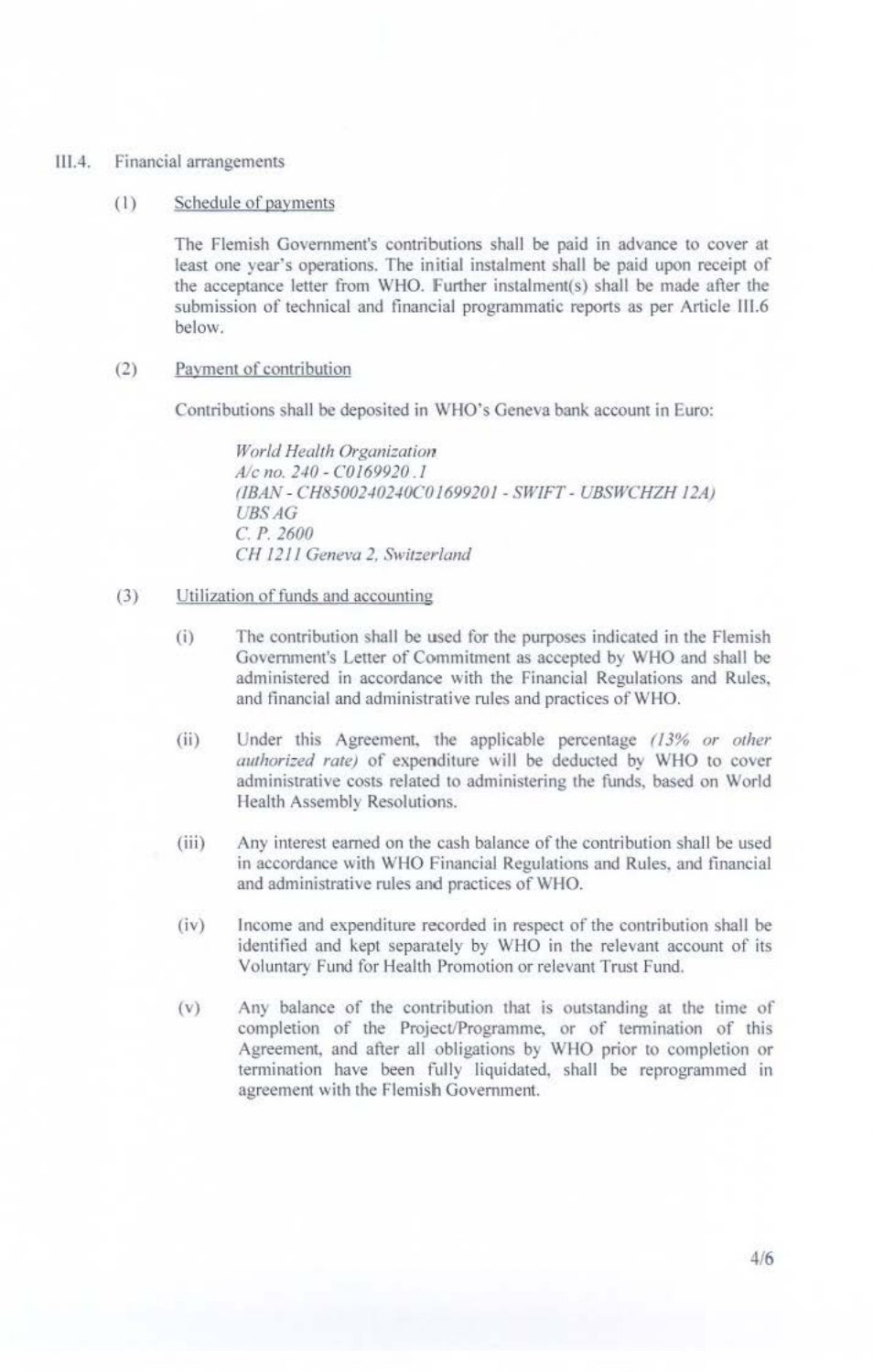### 111.5. "Project/Programme" lmplementation period

The starting and completion dates of each Project/Programme shall be defined in the Flemish Government's Letter of Commitment as accepted by WHO.

WHO shall have no obligation to implement the activities related to a Project/Programme unless all necessary and sufficient funds for the implementation have been received by WHO. If the starting date is postponed for that reason, the completion date of the Project/Programme shall be extended accordingly. A period of up to twelve months shall be allowed a fier completion of an activity. or of any terminstion of this Agreement. to liquidate all obligations for activities completed by WHO prior to completion or termination.

111.6. "Project/Programme" Reporting

WHO shall transmit to the Flemish Government annual technical and financial programmatic repons on the progress in the activities financed by the Flemish Government's contributions.

The income and expenditure recorded in respect of the contributions shall be indicated in the WHO Financial Reports submitted to the World Health Assembly on an annual and biennial basis. A copy of these certified and audited reports shall be transmitted to the Flemish Government.

111.7. Audit

lt is understood that all contributions to WHO are subject exclusively to its intemal and external auditing procedures. The External Auditors' certification of accounts and audit report is made available to the World Health Assembly on a biennial basis. The Flemish Govemment shall receive a copy.

111.8. Acknowledgement

WHO will make an appropriate acknowledgement of the Flemish Government's contributions in any of its publications emanating from the Project/Programme, or in reports that are usually made available to its Member States.

# IV. GENERAL PROVISIONS

- IV.1. The Framework Agreement shall enter into force on 1st August 2008.
- IV.2. The Framework Agreement shall remain in force unless terminated by mutual agreement or by one party tenninating the Framework Agreement by six months wrinen notice to the other party.
- IV.3. In the case of terminalion of this Framework Agreement or of a project, and unless the parties agree otherwise, WHO will continue to hold any unutilized contribution for a period nor excceding one year to ensure that all prior commitments and liabilities incurred in implementation of the project have been satisfied.